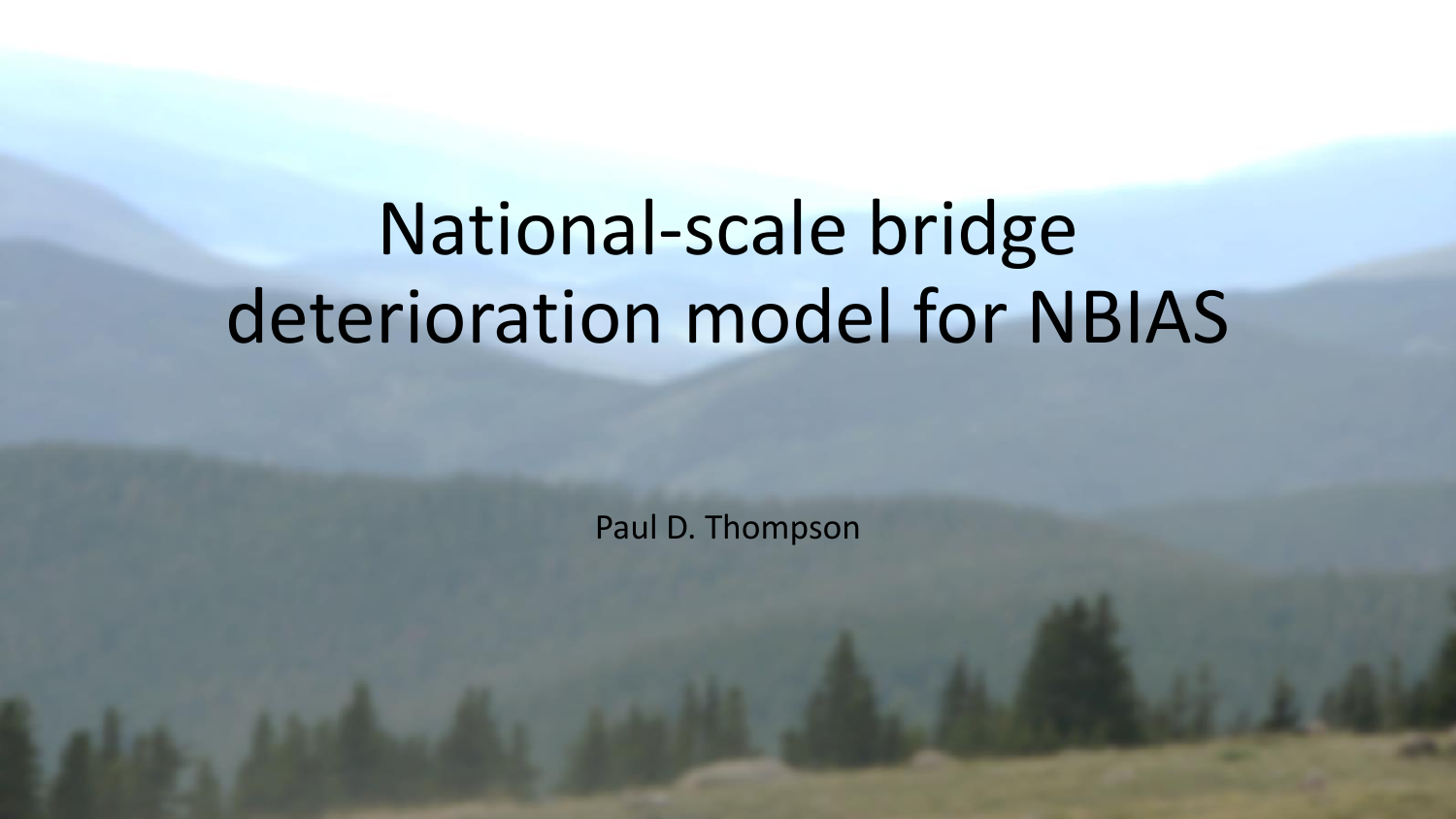# Background

- Project team
	- Spy Pond Partners Bill Robert, Project Manager
	- Paul D. Thompson, Subcontractor
- National Bridge Investment Analysis System (NBIAS)
	- Project began in 1995
	- Used in preparation of the Report to the Congress on the Conditions and Performance of the Nation's Highways, Bridges, and Transit (every 2-3 years)
	- A state version is also available



REPORT TO CONGRESS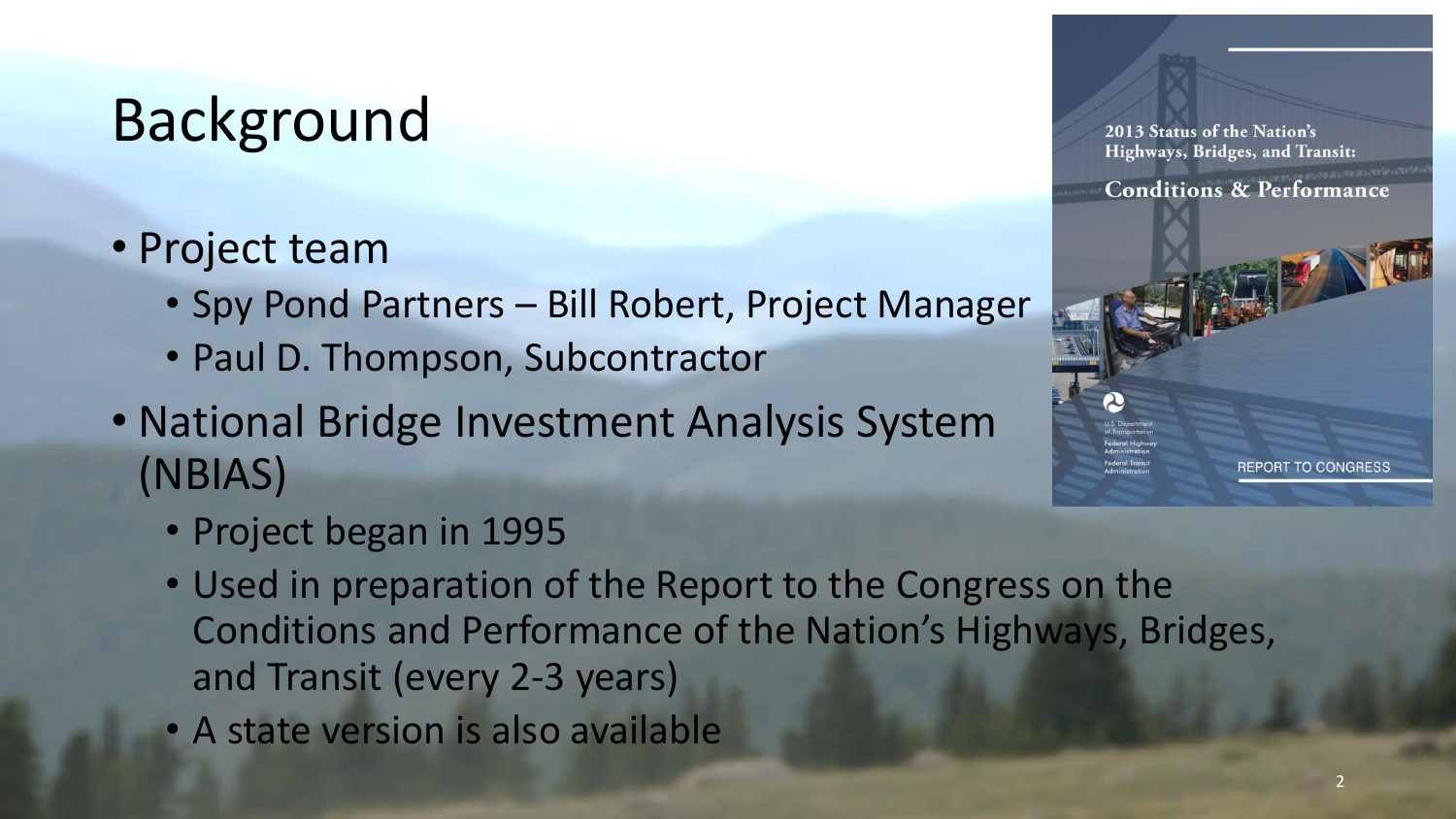# NBIAS life cycle cost analysis

- Similar to Pontis 4.x
	- Strictly network level
	- Markov models of deterioration and action effectiveness
	- Linear programming optimization
- Changes in 2016
	- Uses the 100 new NBI elements
	- Condition states conform to 2013 AASHTO Manual on Bridge Element Inspection
	- *New deterioration model based on statistical analysis of element inspection data*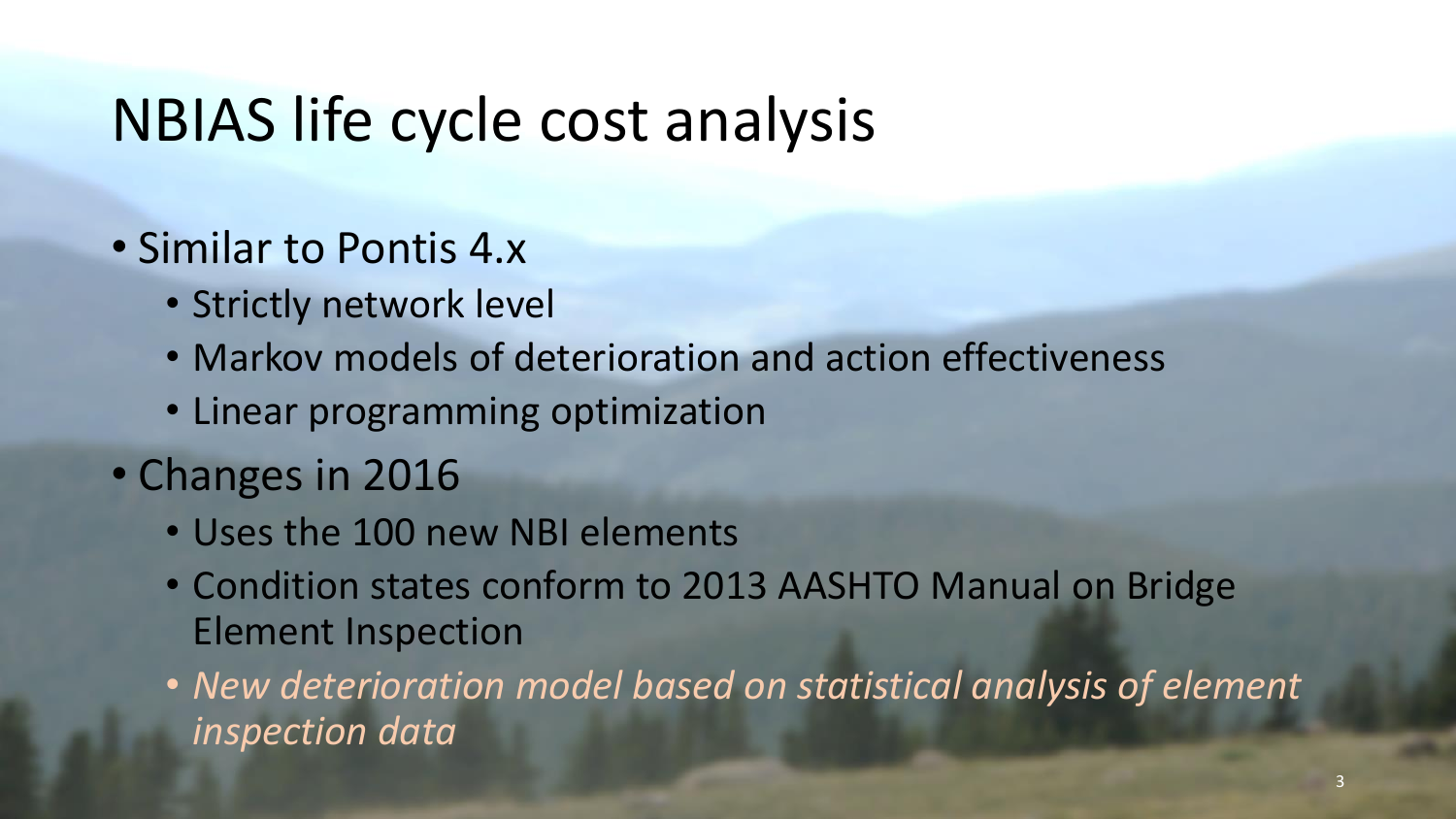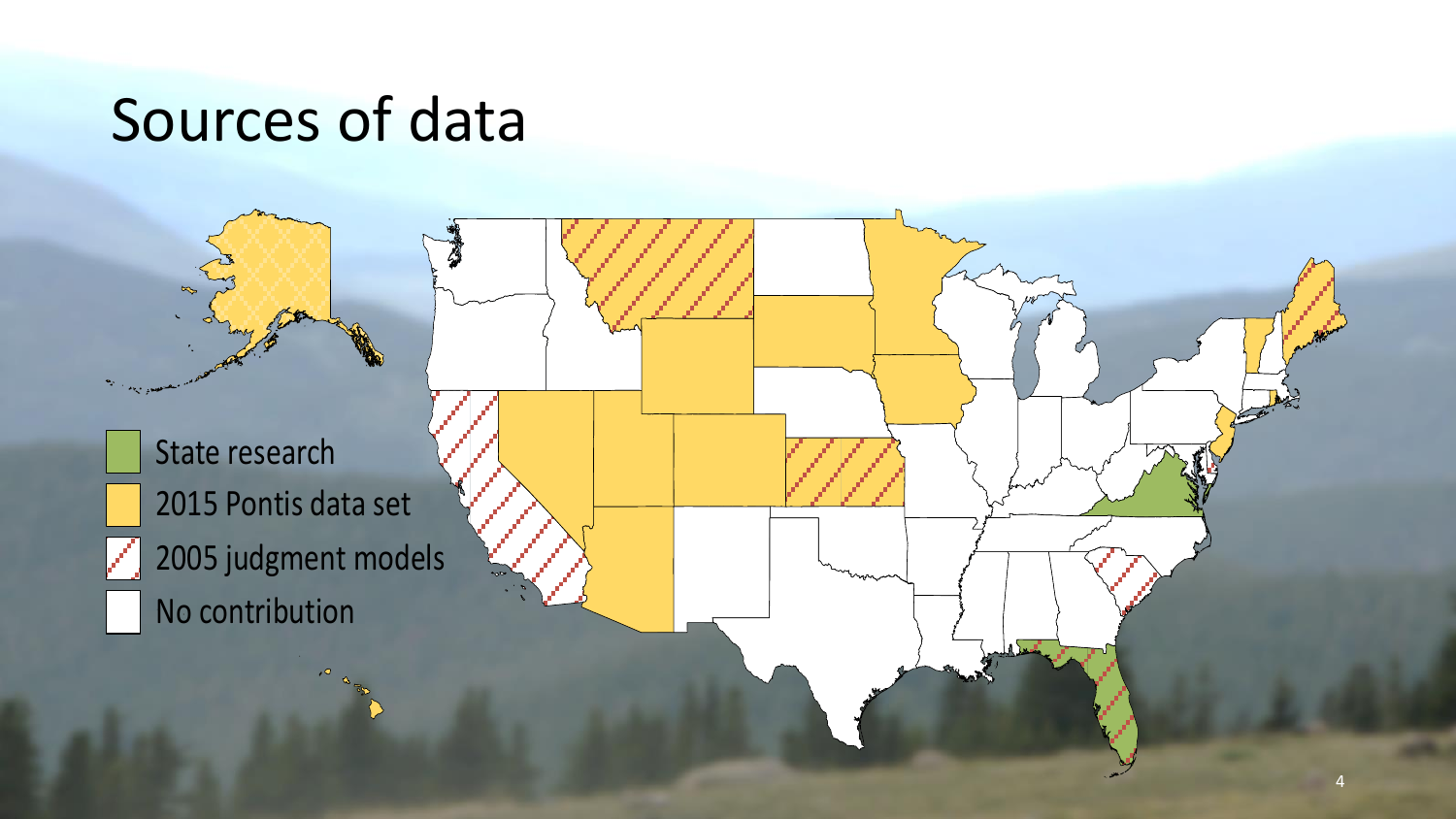Statistical analysis performed in 2010-2012 for Florida and Virginia

5

State research

2015 Pontis data set 2005 judgment models No contribution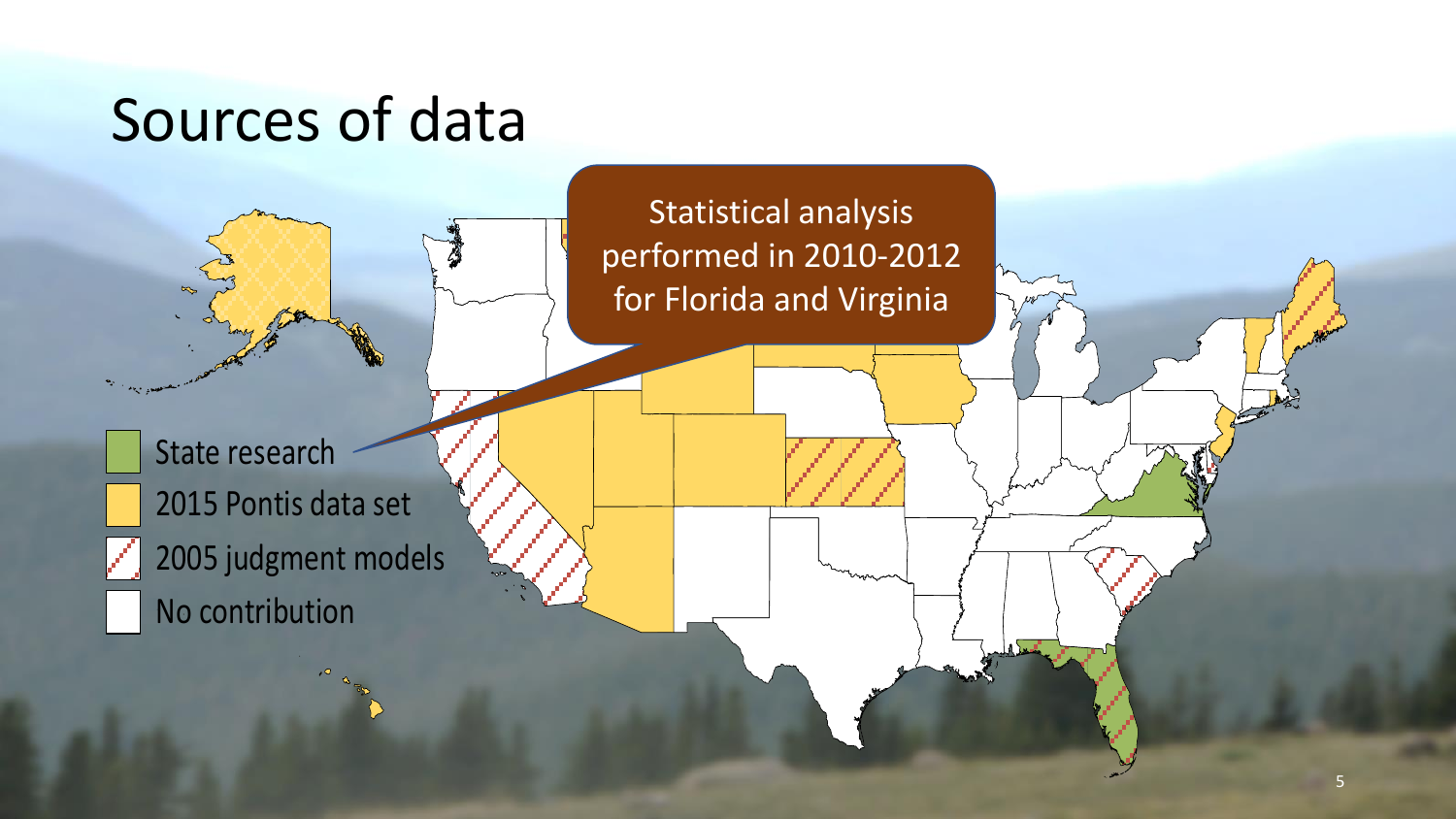State research 2015 Pontis data set  $2005$  judgment models

State research<br>
State research<br>
2015 Pontis data set<br>
2005 judgment models<br>
No contribution<br>
Contribution Jensen for the FHWA Long-Term Bridge Performance Program 66,025 bridges 2,868,505 element inspections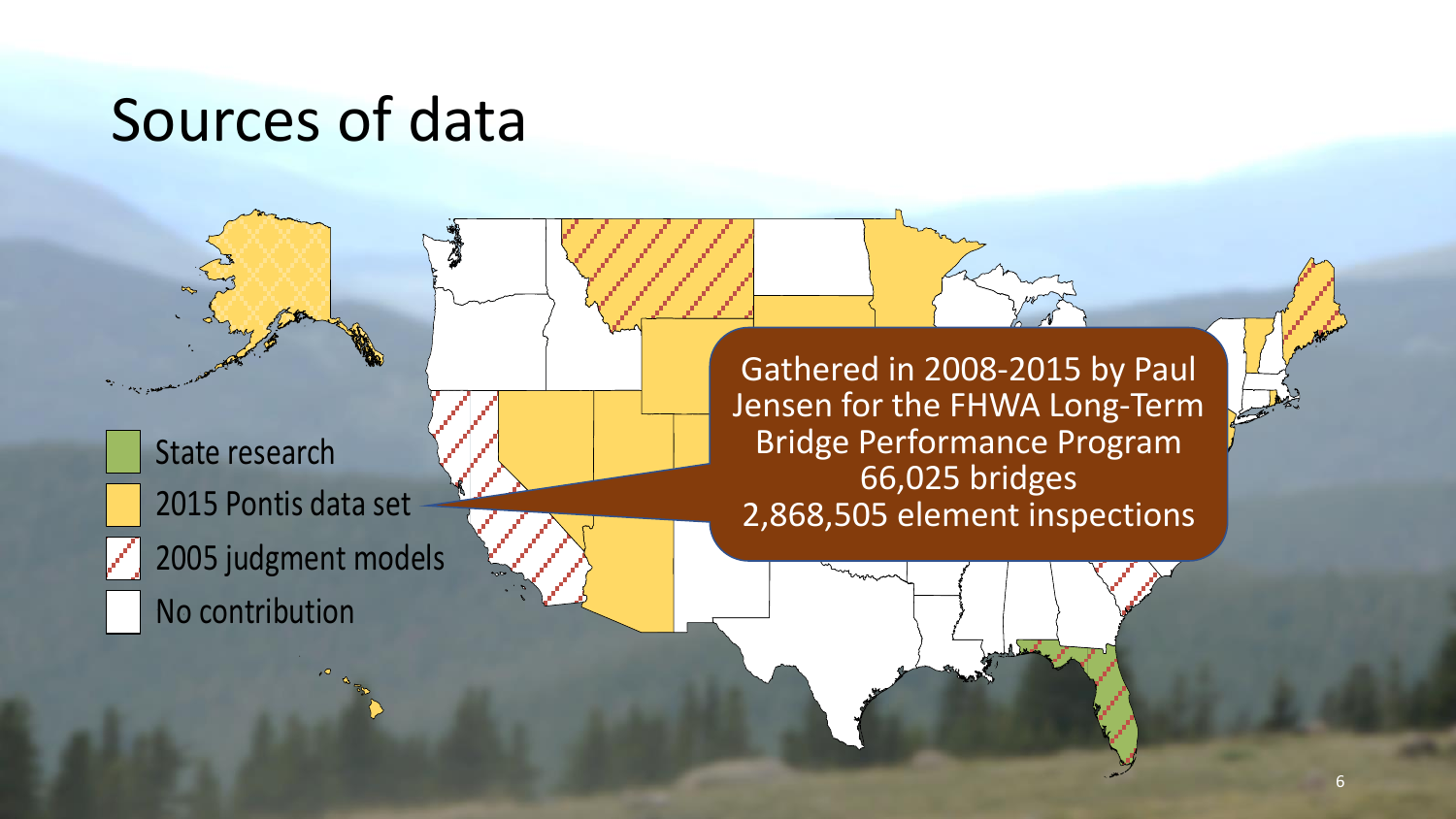State research 2015 Pontis data set  $2005$  judgment models No contribution Selected from a 2005

survey of 50 states to gather Pontis expert elicitation models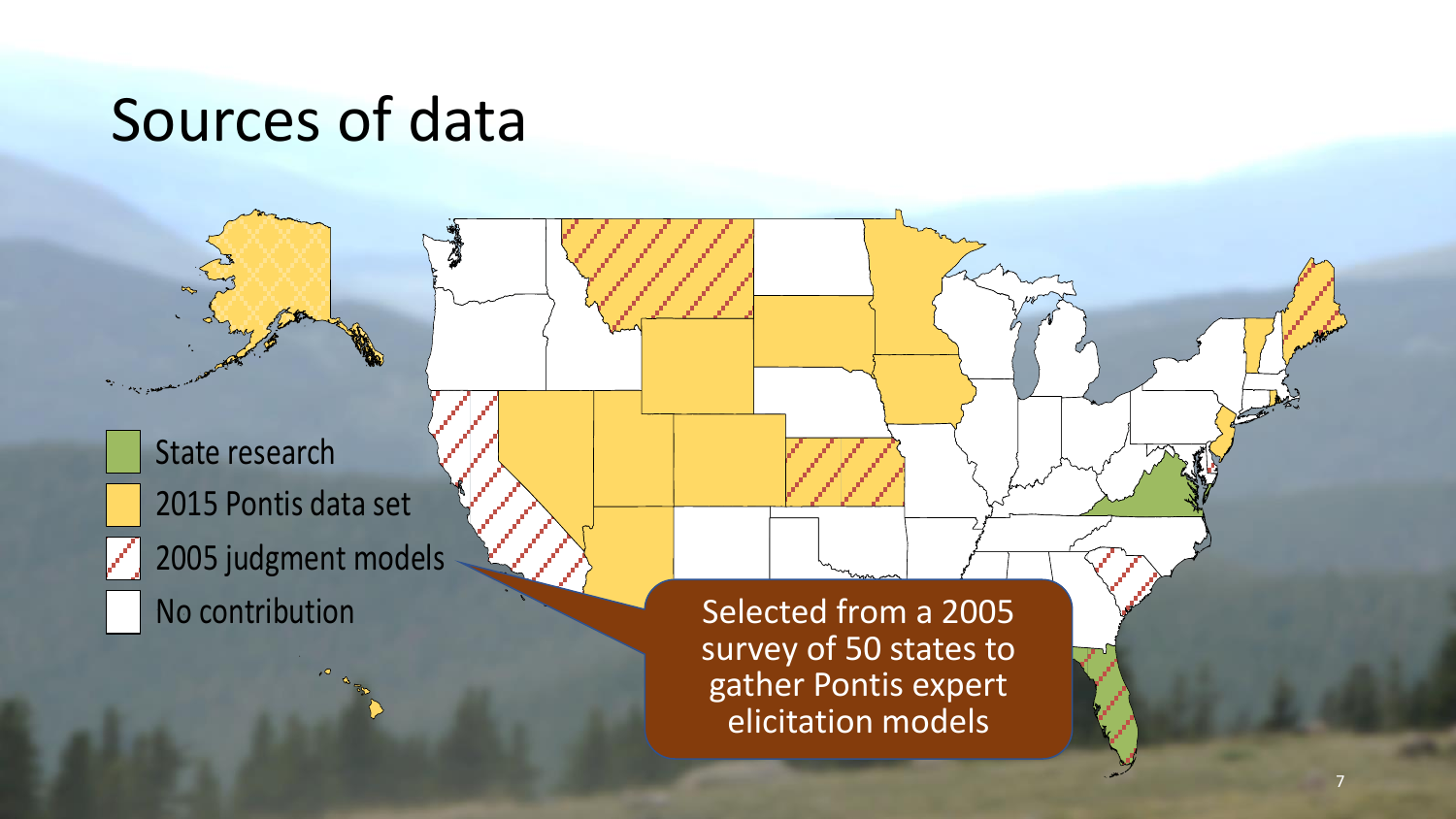

- No non-NBI structures
- No agency-defined or customized elements
- No approach slabs, slope protection, or other non-NBI elements
- No 2001 interim revisions to bridge decks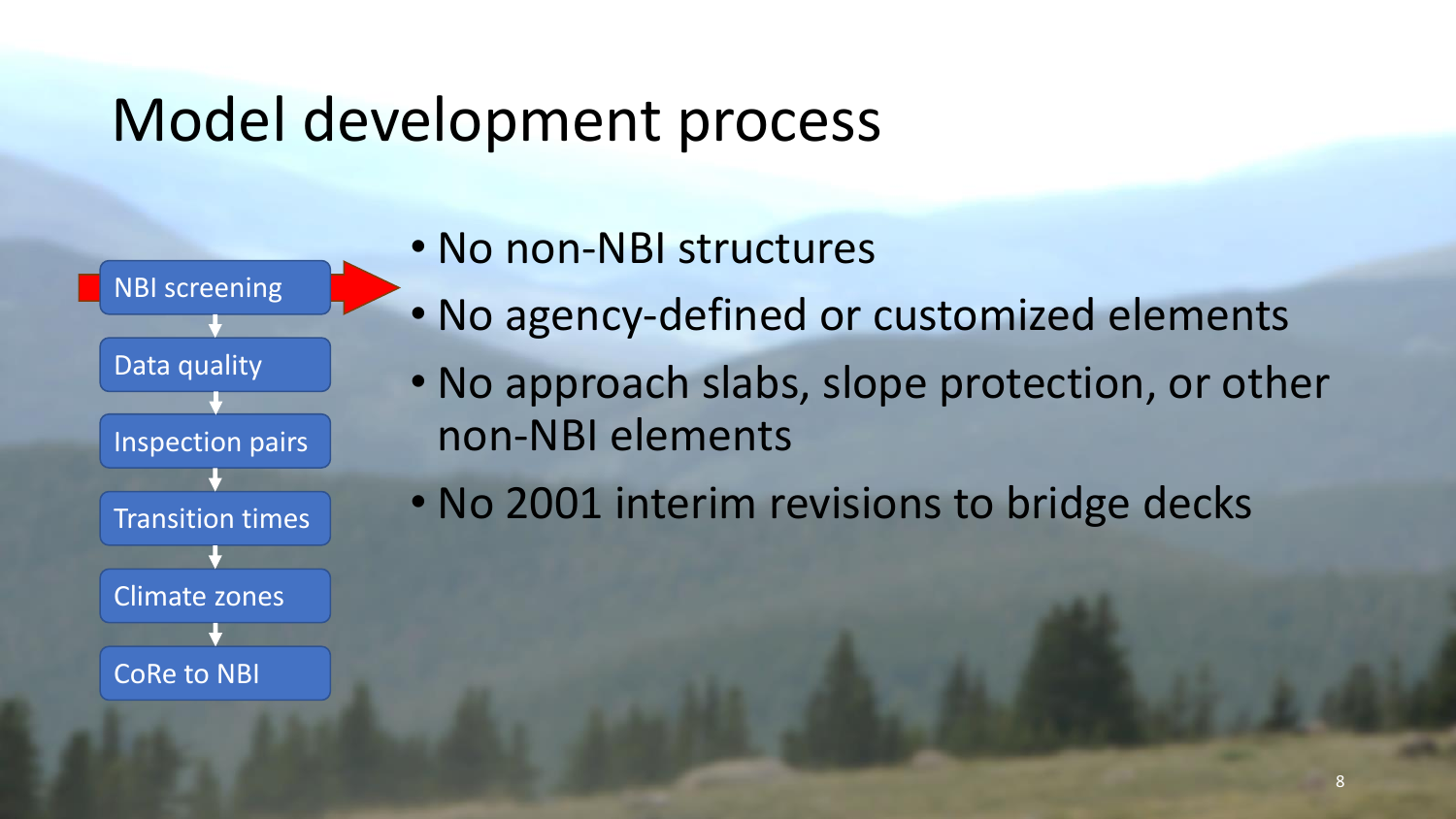

• Omit the first inspection cycle

- Omit incomplete inspection cycles
- Perform data quality checks
	- Quantities sum to total element quantity
	- No unpopulated condition states
	- Element inspections conform to AASHTO CoRe element definitions
- Estimate trial models and check their internal consistency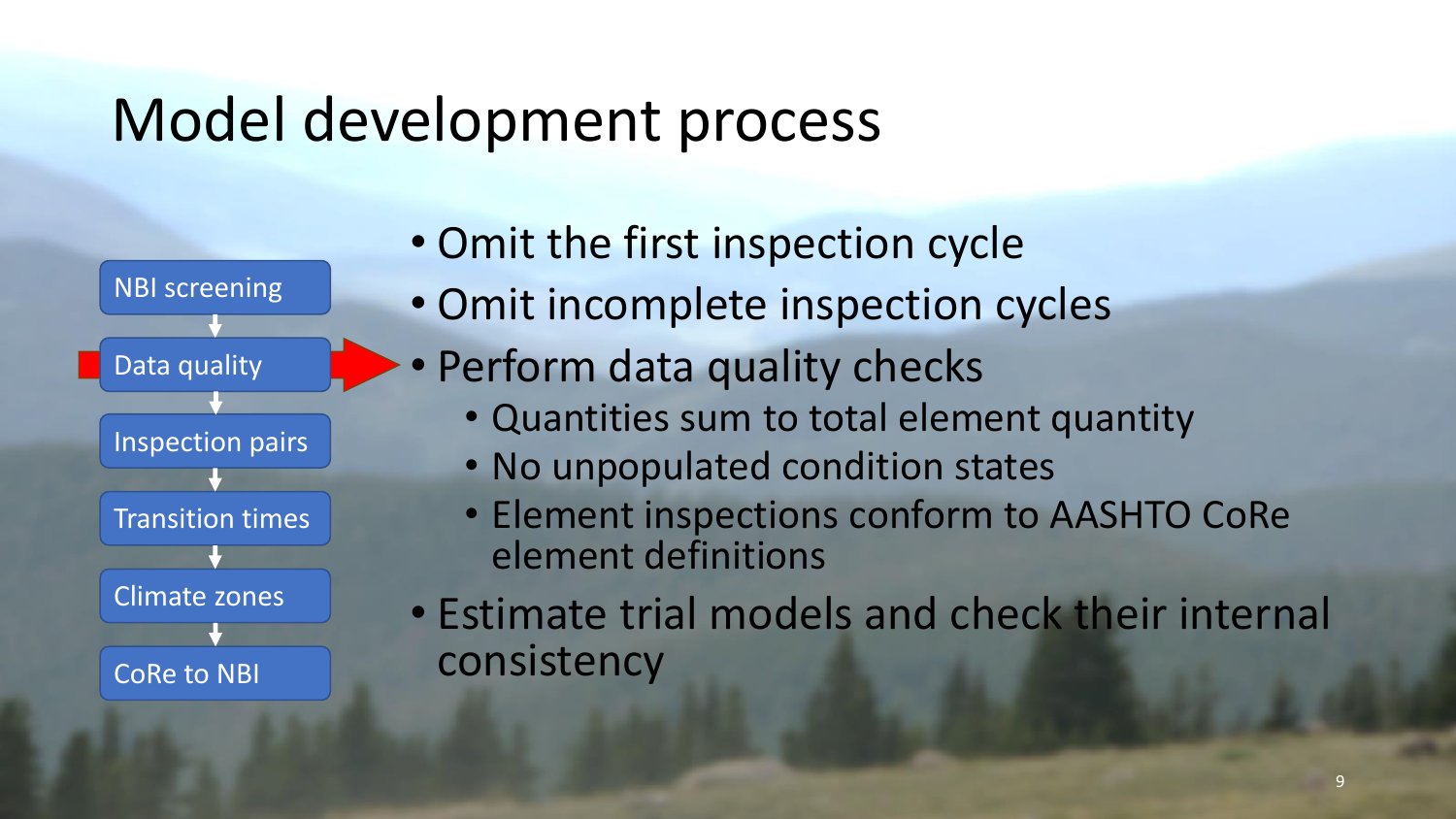

- Create element inspection pairs
	- Inspections 2 years (± 6 months) apart
	- Must match by element, environment, quantity
- Omit inspection pairs showing improvement
	- Unfortunately, we had no activity data
- Cluster elements into groups based on population and similarity
- Partitions for statistical tests and validation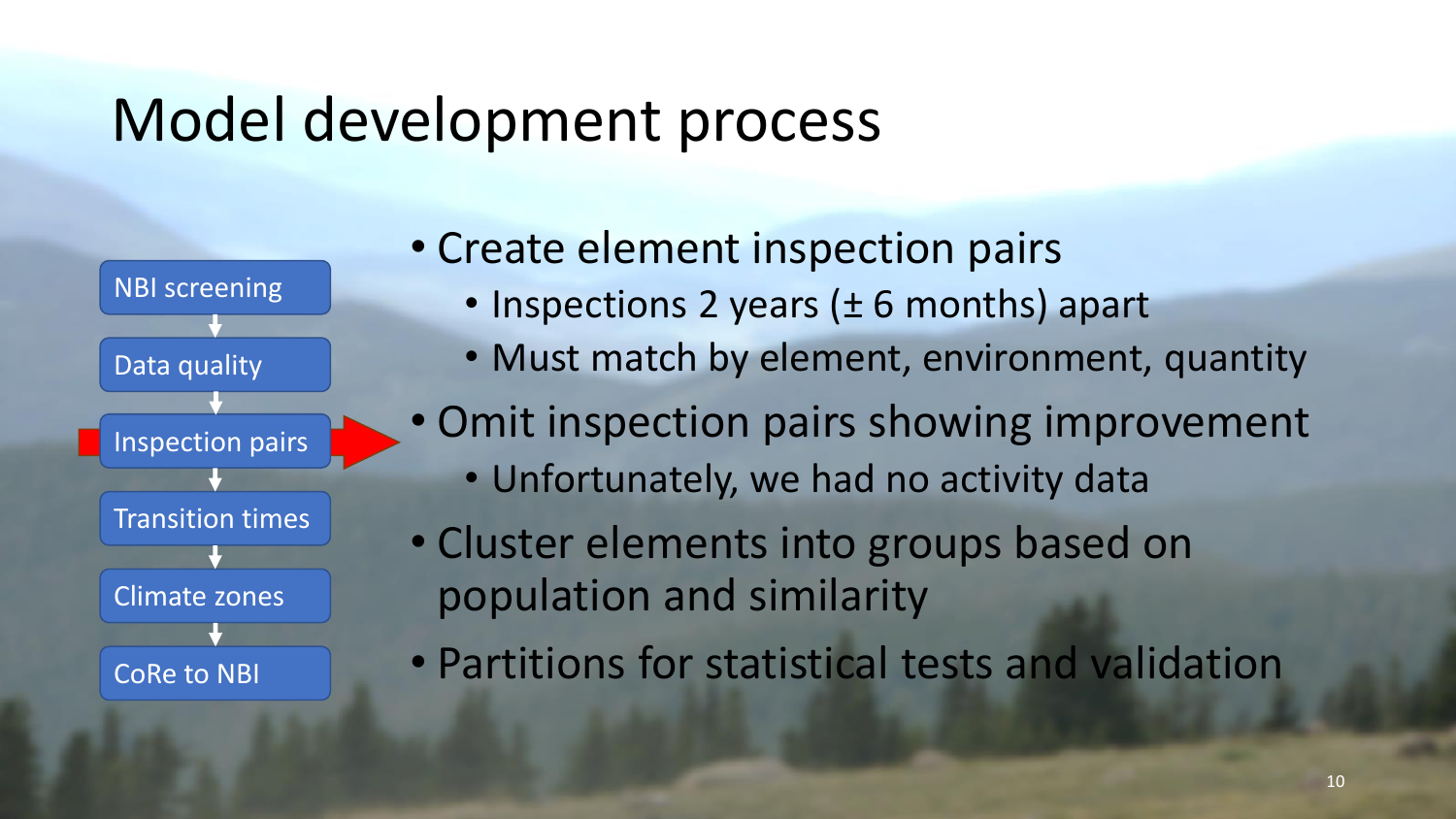

• Used the algebraic "one-step" method developed for Florida DOT

• Prediction equation Given [X] and [Y], solve for  $p_{xx}$  and then  $p_{x(x+1)}$ J Ĩ ı ı  $\overline{\phantom{0}}$ 1 l. L  $\overline{\phantom{a}}$  $\overline{\phantom{a}}$  $\overline{\phantom{a}}$ ł ł ł 1  $\overline{\phantom{0}}$ J  $\overline{\phantom{a}}$ I ٢ I ł ł ł  $\overline{\phantom{0}}$  $\overline{\phantom{a}}$ I I I L  $\overline{\mathsf{L}}$  $\mathsf{I}$ 4 3 2 1 2 44 33  $p_{34}$ 22  $p_{23}$ 11  $p_{12}$ 4 3 2 1 0 0 0 *x x x x p*  $p_{33}$  *p*  $p_{22}$  *p*  $p_{11}$  *p y y y y*

and convert to transition times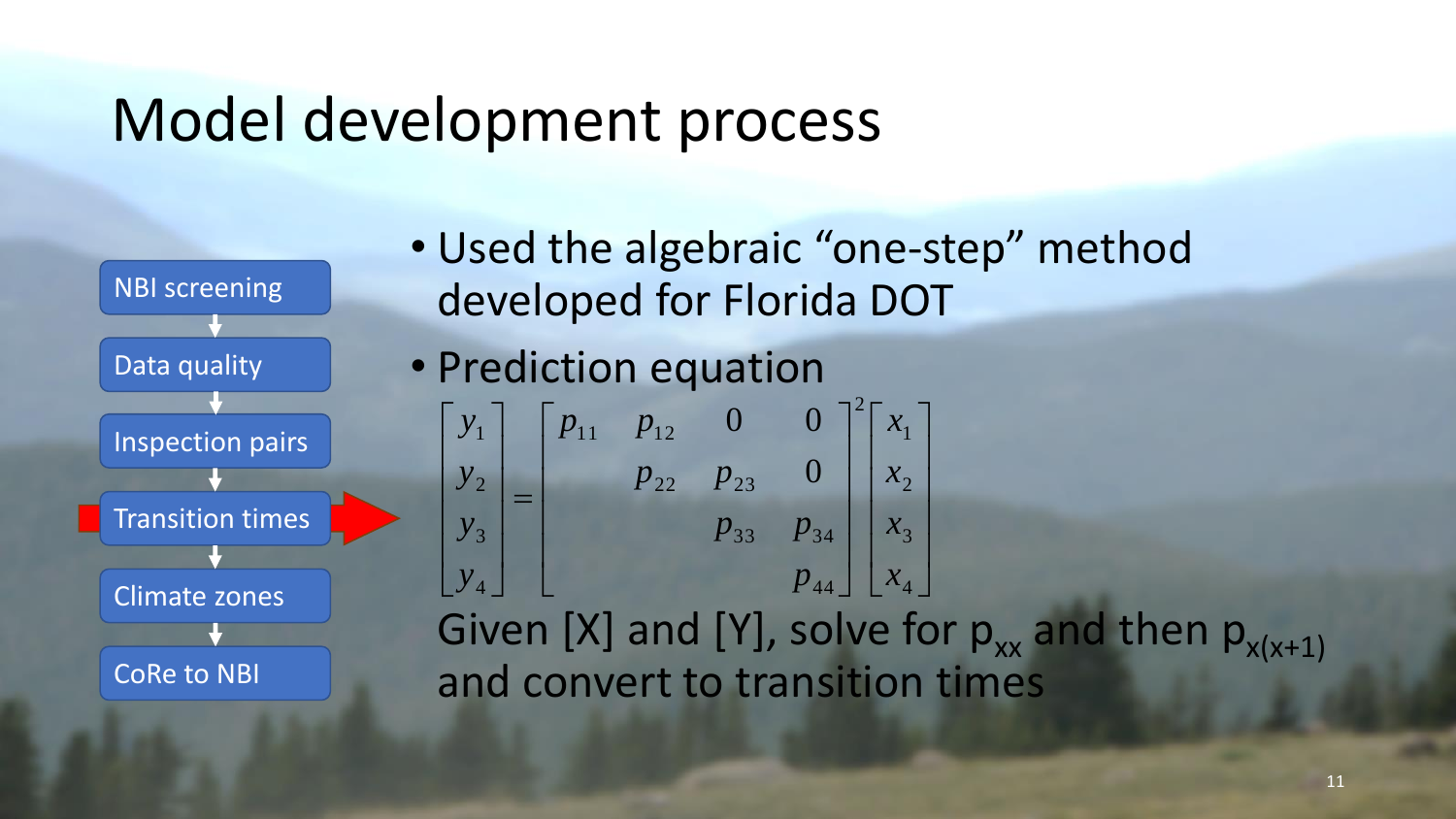

• 9 HPMS climate zones by county

- Some were under-represented in the data
	- So we used the 2005 research and 2010-2012 FL and VA models to develop climate zone factors applied to transition times **Zone Moist Temp ClFactor** 1 1-Wet 1-Freeze 0.64 2 1-Wet 2-Thaw 0.58 3 1-Wet 3-Warm 0.92

| 3 | 1-Wet  | 3-Warm    | 0.92 |
|---|--------|-----------|------|
| 4 | 2-Damp | 1-Freeze  | 0.84 |
| 5 | 2-Damp | $2$ -Thaw | 0.75 |
| 6 | 2-Damp | 3-Warm    | 1.20 |
| 7 | 3-Dry  | 1-Freeze  | 0.94 |
| 8 | 3-Dry  | $2$ -Thaw | 0.84 |
| 9 | 3-Dry  | 3-Warm    | 1.34 |
|   |        |           |      |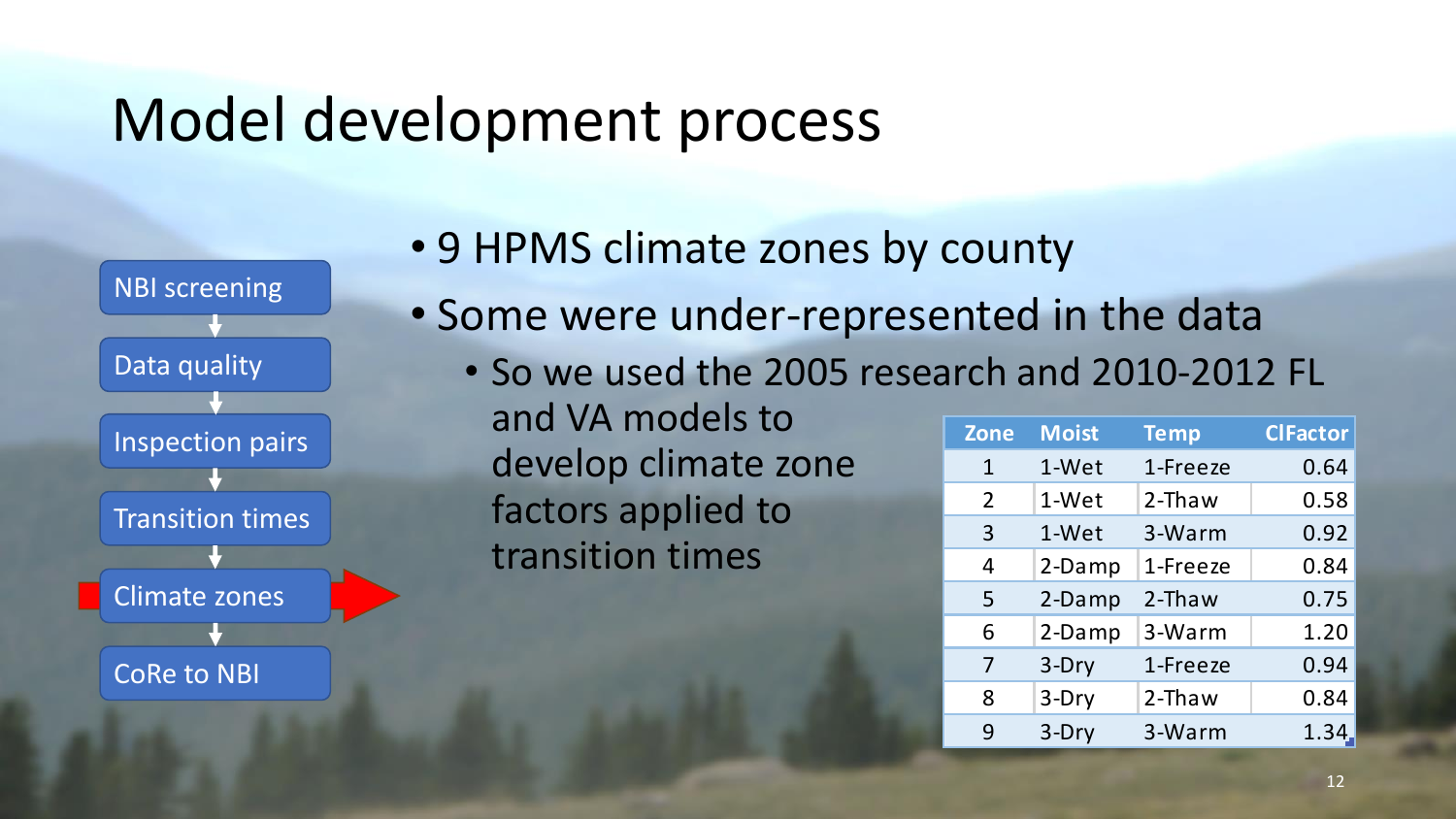

• Converted models based on CoRe Elements to NBI elements using migration probability matrix

• Migration prob matrix developed using judgment, based on the changes in element/state definitions

|                                | <b>Migration probabilities</b> |                        |     |            |            |                        |            |            |                 |            |                 |                                                                                                                        |            |            |            |                |                        |                |            |             |
|--------------------------------|--------------------------------|------------------------|-----|------------|------------|------------------------|------------|------------|-----------------|------------|-----------------|------------------------------------------------------------------------------------------------------------------------|------------|------------|------------|----------------|------------------------|----------------|------------|-------------|
|                                |                                | Probability to state 1 |     |            |            | Probability to state 2 |            |            |                 |            |                 | Probability to state 3                                                                                                 |            |            |            |                | Probability to state 4 |                |            |             |
| ement type name                |                                |                        |     |            |            |                        |            |            |                 |            |                 | From 1 From 2 From 3 From 4 From 5 From 1 From 2 From 3 From 4 From 5 From 1 From 3 From 4 From 5 From 1 From 2 From 3 |            |            |            |                |                        |                | From 4     | From 5      |
| ame                            | P <sub>11</sub>                | <b>P21</b>             | P31 | <b>P41</b> | <b>P51</b> | P <sub>12</sub>        | <b>P22</b> | <b>P32</b> | <b>P42</b>      | <b>P52</b> | P <sub>13</sub> | <b>P23</b>                                                                                                             | <b>P33</b> | <b>P43</b> | <b>P53</b> | <b>P14</b>     | <b>P24</b>             | <b>P34</b>     | <b>P44</b> | <b>P54</b>  |
| 1- Concrete deck               | 100%                           | 0%                     | 0%  | 0%         | 0%         | 0%                     | 80%        | 30%        | 0%              | 0%         | 0%              | 20%                                                                                                                    | 70%        | 70%        | 0%         |                |                        |                | 30%        | 100%        |
| 2-Concrete slab                | 100%                           | 0%                     | 0%  | 0%         | 0%         | 0%                     | 80%        | 60%        | 20%             | 0%         | 0%              | 20%                                                                                                                    | 40%        | 70%        | 50%        |                |                        | 0%             | 10%        |             |
| 3- Prestressed concrete slab   | 100%                           | 0%                     | 0%  | 0%         | 0%         | 0%                     | 80%        | 60%        | 20%             | 0%         | 0%              | 20%                                                                                                                    | 40%        | 70%        | 50%        |                |                        | 0%             | 10%        |             |
| 4-Steel deck                   | 100%                           | 100%                   | 0%  | 0%         | 0%         | 0%                     | 0%         | 100%       | 0%              | 0%         | 0%              | 0%                                                                                                                     | 0%         | 100%       | 0%         |                |                        | DM.            |            |             |
| 5-Timber deck/slab             | 100%                           | 0%                     | 0%  | 0%         | 0%         | 0%                     | 60%        | 0%         | 0%              | 0%         | 0%              | 40%                                                                                                                    | 70%        | 0%         | 0%         |                |                        |                | 100%       |             |
| 5-Approach slabs               | 100%                           | 0%                     | 0%  | 0%         | 0%         | 0%                     | 100%       | 0%         | O <sub>96</sub> | 0%         | 0%              | 0%                                                                                                                     | 100%       | 60%        | 0%         | <b>Dillo</b>   | DH.                    | o Ci           | 40%        | 1509        |
| 1-Strip Seal expansion joint   | 100%                           | 0%                     | 0%  | 0%         | 0%         | 0%                     | 50%        | 0%         | 0%              | 0%         | 0%              | 50%                                                                                                                    | 30%        | 0%         | 0%         | <b>DAS</b>     | 0%                     | 7.096          | 100%       |             |
| 2- Pourable joint seal         | 100%                           | 0%                     | 0%  | 0%         | 0%         | 0%                     | 50%        | 0%         | 0%              | 0%         | 0%              | 50%                                                                                                                    | 30%        | 0%         | 0%         | 63.7           | <b>Date</b>            | <b>COMPANY</b> | 100%       |             |
| 3- Compression joint seal      | 100%                           | 0%                     | 0%  | 0%         | 0%         | 0%                     | 50%        | 0%         | 0%              | 0%         | 0%              | 50%                                                                                                                    | 30%        | 0%         | 0%         |                |                        |                | 100%       | 1009        |
| 4-Assembly joint/seal          | 100%                           | 0%                     | 0%  | 0%         | 0%         | 0%                     | 50%        | 0%         | 0%              | 0%         | 0%              | 50%                                                                                                                    | 30%        | 0%         | 0%         | <b>STATE</b>   | <b>SIGN</b>            |                | 100%       | DOR         |
| 5-Open expansion joint         | 100%                           | 0%                     | 0%  | 0%         | 0%         | 0%                     | 50%        | 0%         | 0%              | 0%         | 0%              | 50%                                                                                                                    | 30%        | 0%         | 0%         |                |                        |                | 100%       | <b>LDOR</b> |
| 5-Other expansion joint        | 100%                           | 0%                     | 0%  | 0%         | 0%         | 0%                     | 50%        | 0%         | 0%              | 0%         | 0%              | 50%                                                                                                                    | 30%        | 0%         | 0%         |                |                        |                | 100%       | LE 54       |
| 1- Uncoated metal rail         | 100%                           | 0%                     | 0%  | 0%         | 0%         | 0%                     | 100%       | 0%         | 0%              | 0%         | 0%              | 0%                                                                                                                     | 100%       | 0%         | 0%         |                |                        |                | 100%       |             |
| 2- Coated metal rail           | 100%                           | 0%                     | 0%  | 0%         | 0%         | 0%                     | 100%       | 0%         | 0%              | 0%         | 0%              | 0%                                                                                                                     | 100%       | 0%         | 0%         | D <sub>2</sub> |                        | - 1 2          | 100%       | 12.000      |
| 3- Reinforced concrete railing | 100%                           | 0%                     | 0%  | 0%         | 0%         | 0%                     | 100%       | 0%         | 0%              | 0%         | 0%              | 0%                                                                                                                     | 100%       | 0%         | 0%         |                |                        |                | LOON       | <b>DOA</b>  |
| 1-Timber railing               | 100%                           | 0%                     | 0%  | 0%         | 0%         | 0%                     | 100%       | 0%         | 0%              | 0%         | 0%              | 0%                                                                                                                     | 50%        | 0%         | 0%         |                |                        | 50%            | 100%       |             |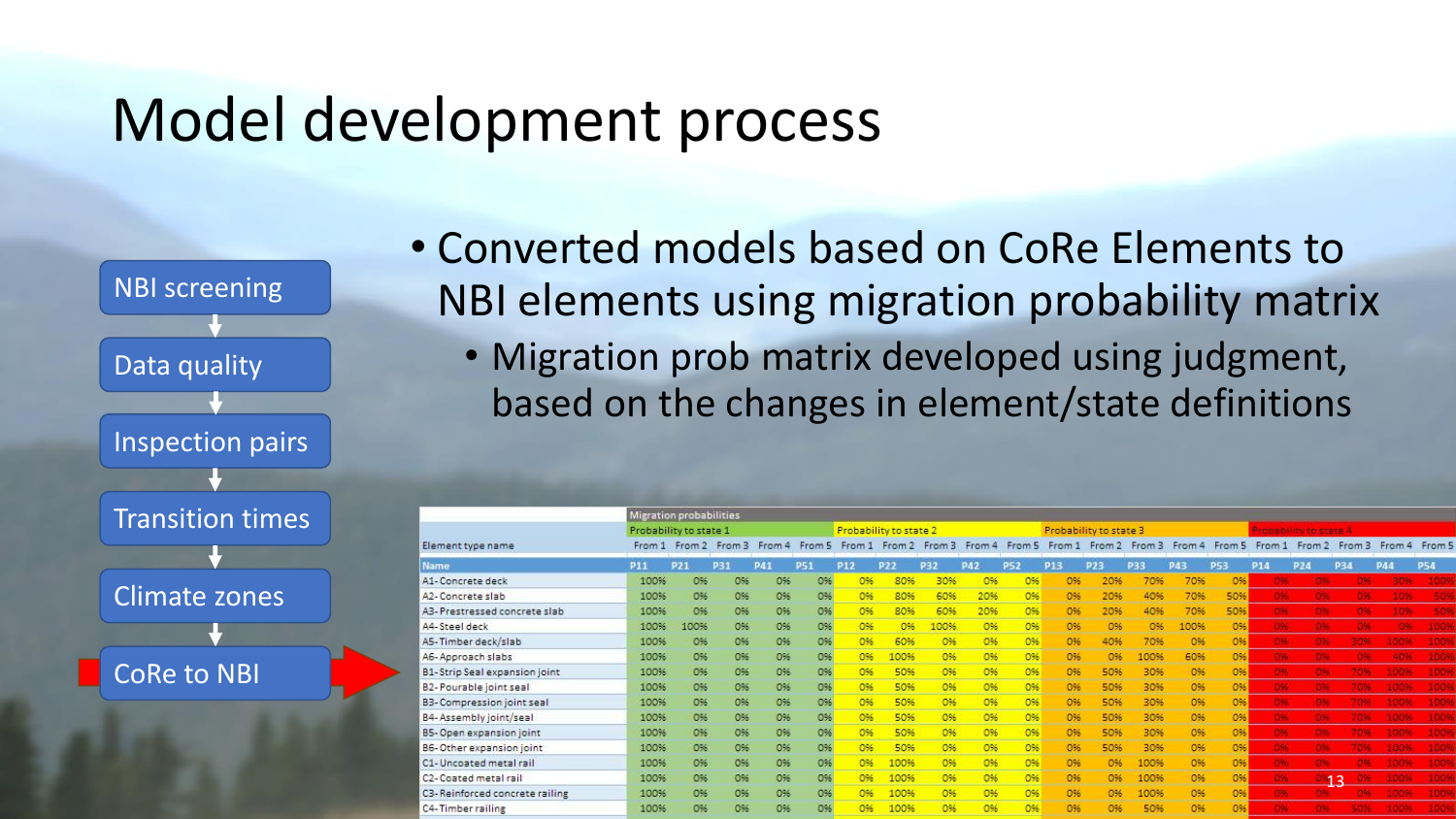# Final results

- Transition times by element group (national average)
- Multiply by climate zone factors and expand to the level of 100 NBI elements for NBIAS use

|                |                                    | From-To condition state (national average) |                   |         |              |  |  |  |  |
|----------------|------------------------------------|--------------------------------------------|-------------------|---------|--------------|--|--|--|--|
|                |                                    | $1 - 2$                                    | $2 - 3$           | $3 - 4$ | 1-worst      |  |  |  |  |
| <b>Group</b>   | <b>Name</b>                        | FinT1                                      | FinT <sub>2</sub> | FinT3   | <b>FinTW</b> |  |  |  |  |
| A1             | Concrete deck                      | 12                                         | 24                | 24      | 79           |  |  |  |  |
| A <sub>2</sub> | Concrete slab                      | 9                                          | 30                | 17      | 72           |  |  |  |  |
| A4             | Steel deck                         | 14                                         | 8                 | 9       | 41           |  |  |  |  |
| A5             | Timber deck/slab                   | 10                                         | 10                | 21      | 53           |  |  |  |  |
| <b>B1</b>      | Strip Seal expansion joint         | 28                                         | 10                | 10      | 59           |  |  |  |  |
| <b>B2</b>      | Pourable joint seal                | 12                                         | 6                 | 6       | 32           |  |  |  |  |
| B <sub>3</sub> | Compression joint seal             | 13                                         | 10                | 10      | 42           |  |  |  |  |
| <b>B4</b>      | Assembly joint/seal                | 24                                         | 15                | 15      | 70           |  |  |  |  |
| <b>B5</b>      | Open expansion joint               | 22                                         | 16                | 16      | 70           |  |  |  |  |
| C1             | Uncoated metal rail                | 18                                         | 27                | 56      | 127          |  |  |  |  |
| C <sub>2</sub> | Coated metal rail                  | 32                                         | 22                | 20      | 96           |  |  |  |  |
| C <sub>3</sub> | Reinforced concrete railing        | 44                                         | 36                | 28      | 140          |  |  |  |  |
| C <sub>4</sub> | <b>Timber railing</b>              | 31                                         | 9                 | 9       | 62           |  |  |  |  |
| C <sub>5</sub> | Other railing                      | 36                                         | 13                | 13      | 77           |  |  |  |  |
| D <sub>1</sub> | Unpainted steel super/substructure | 23                                         | 40                | 40      | 132          |  |  |  |  |
| D <sub>2</sub> | Painted steel superstructure       | 23                                         | 35                | 12      | 90           |  |  |  |  |
| D <sub>6</sub> | Prestressed concrete superstr      | 68                                         | 40                | 15      | 152          |  |  |  |  |
| D7             | Reinforced concrete superstructure | 24                                         | 40                | 24      | 113          |  |  |  |  |
| D <sub>8</sub> | Timber superstructure              | 41                                         | 24                | 13      | 100          |  |  |  |  |
| E1             | <b>Elastomeric bearings</b>        | 94                                         | 18                | 18      | 152          |  |  |  |  |
| E <sub>2</sub> | Metal bearings                     | 28                                         | 34                | 34      | 123          |  |  |  |  |
| F1             | Painted steel substructure         | 19                                         | 30                | 11      | 77           |  |  |  |  |
| F <sub>3</sub> | Concrete column/pile               | 38                                         | 34                | 36      | 140          |  |  |  |  |
| F5             | Concrete abutment                  | 50                                         | 57                | 30      | 176          |  |  |  |  |
| F <sub>6</sub> | Concrete cap                       | 70                                         | 73                | 34      | 225          |  |  |  |  |
| F8             | Timber substructure                | 18                                         | 31                | 16      | 85           |  |  |  |  |
| G1             | Reinforced concrete culverts       | 37                                         | 42                | 53      | 170          |  |  |  |  |
| G <sub>2</sub> | Metal and other culverts           | 12                                         | 18                | 31      | 78           |  |  |  |  |
| P1             | Deck wearing surface               | 11                                         | 32                | 19      | 79           |  |  |  |  |
| P <sub>2</sub> | Protective coating                 | 17                                         | 12                | 9       | 50           |  |  |  |  |